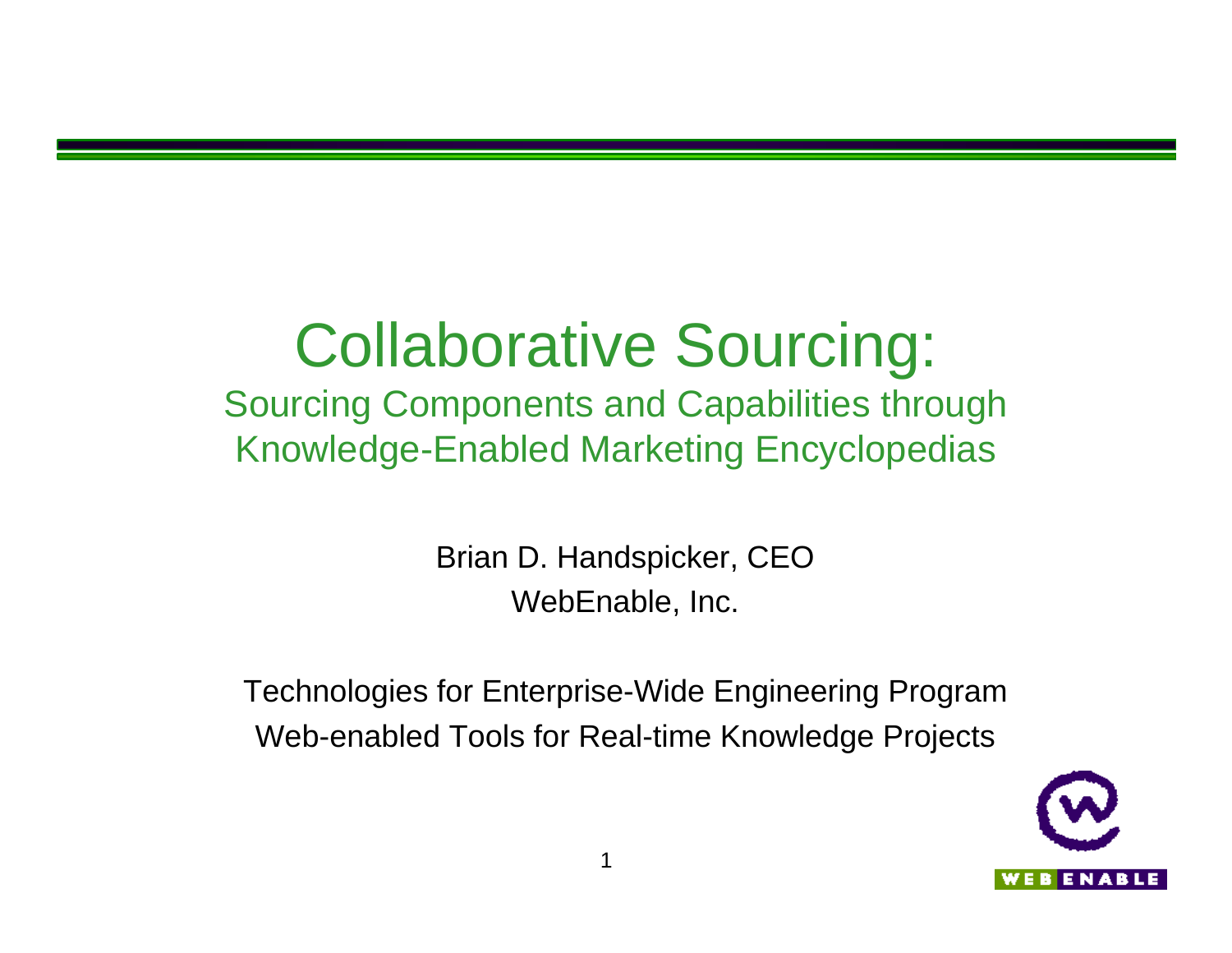## Supplier Relationships Changing

#### From:

- **Example Contract Manufacturing for Single OEM**
- **External Sales to one customer driven by annual** contractual allocation

#### To:

- **Exeminary Contract Design and Standards-based** Manufacturing for Multiple OEMs
- **Example Sales to multiple customers driven by** monthly/weekly/hourly demand

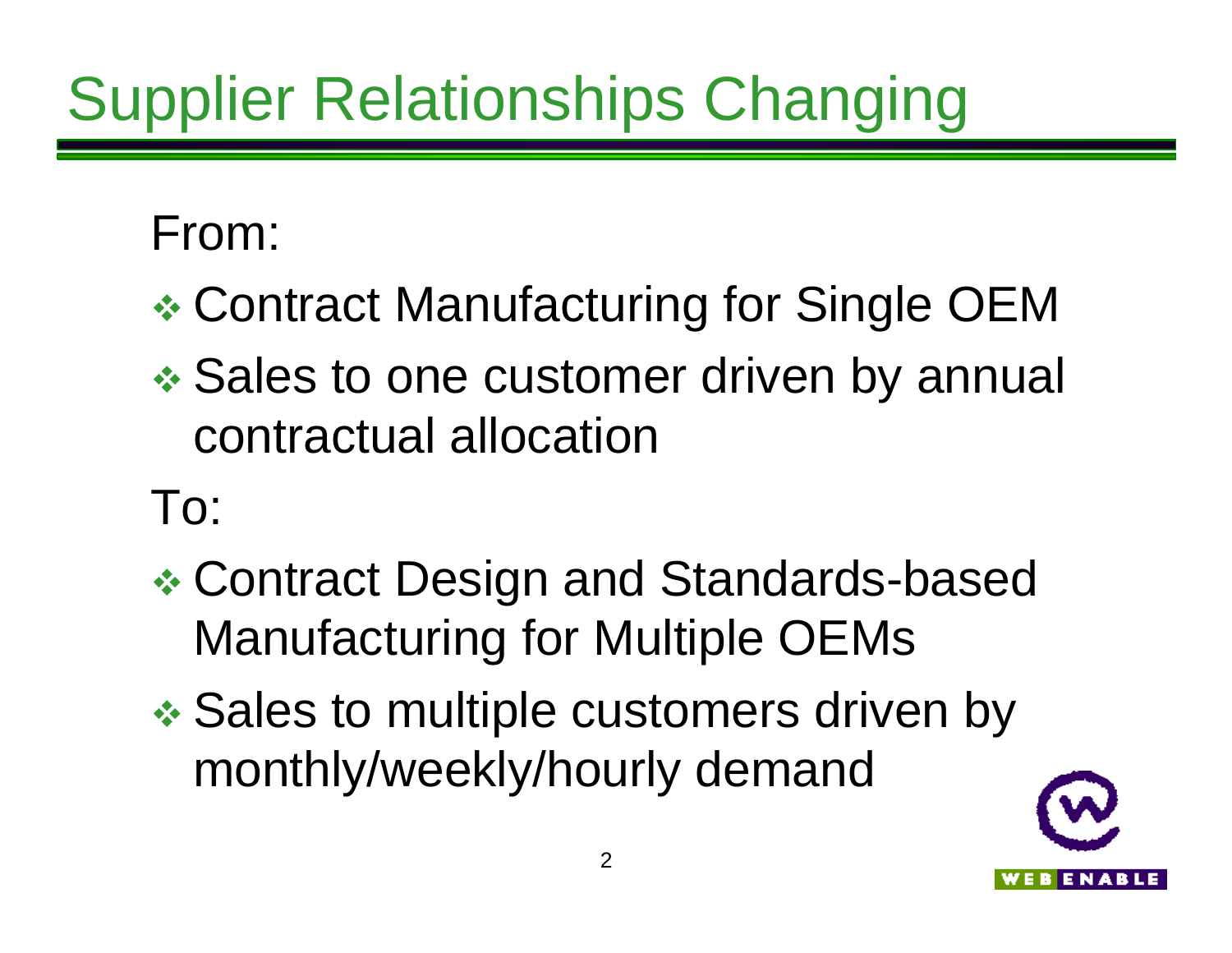## Sourcing Drives Supplier Sales...

- ...Not Annual Plan
- **Executer design responsibility →**
- \* Less reliance on cash-cow OEM
- **EXA Multiple customers**
- **Eluctuating demand**
- **★ Thinner (standards-based) margins**

Suppliers must work harder to market to specifying engineers to ensure economies of scale required by this new model.

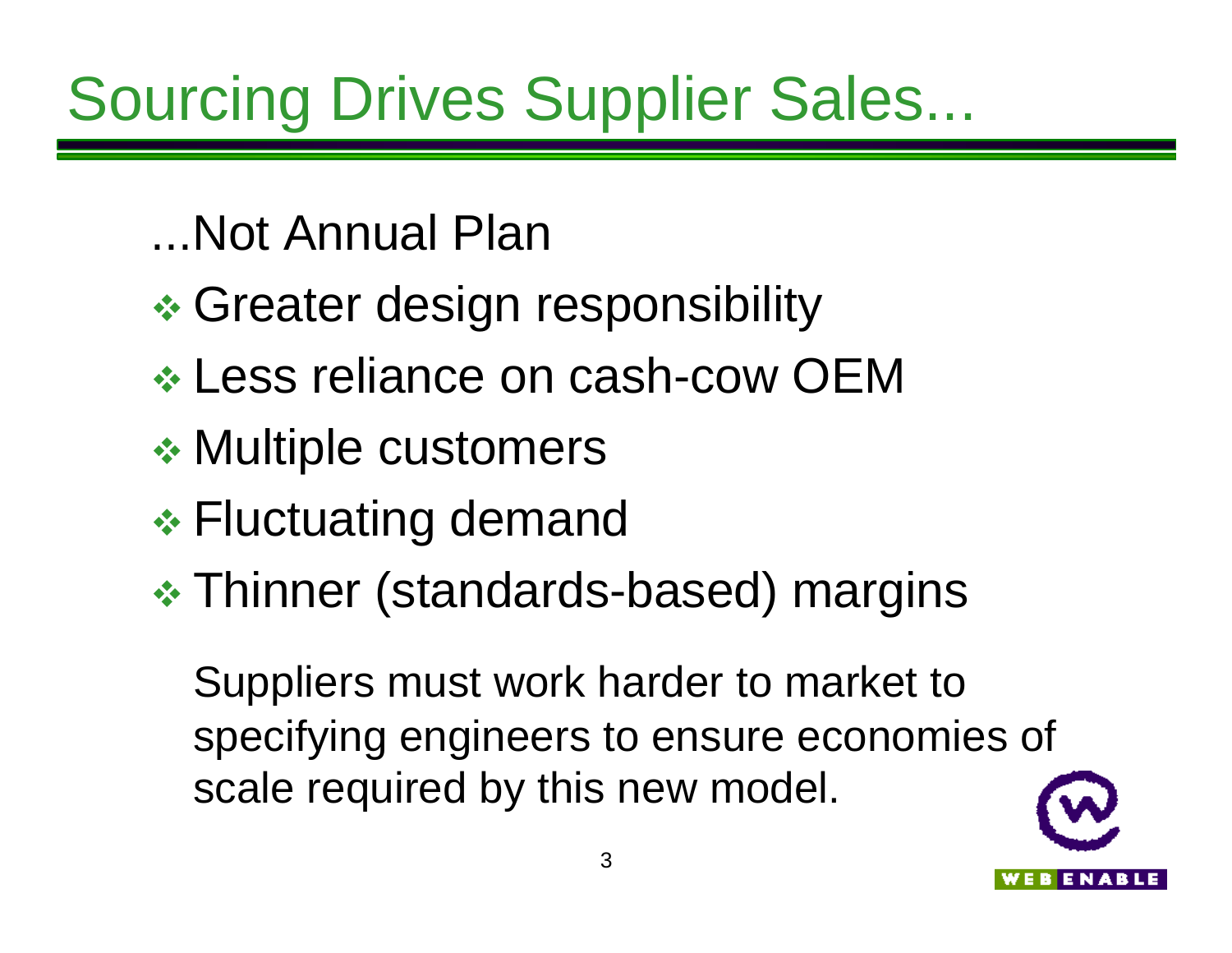## Sourcing Drives OEM Engineering...

...Success of a design project driven by ability to deliver:

- \* Right Knowledge to the
- $\triangleleft$  Right Specifying Engineers at the
- $\div$  Right Time

\* Across multiple supplier and OEM teams

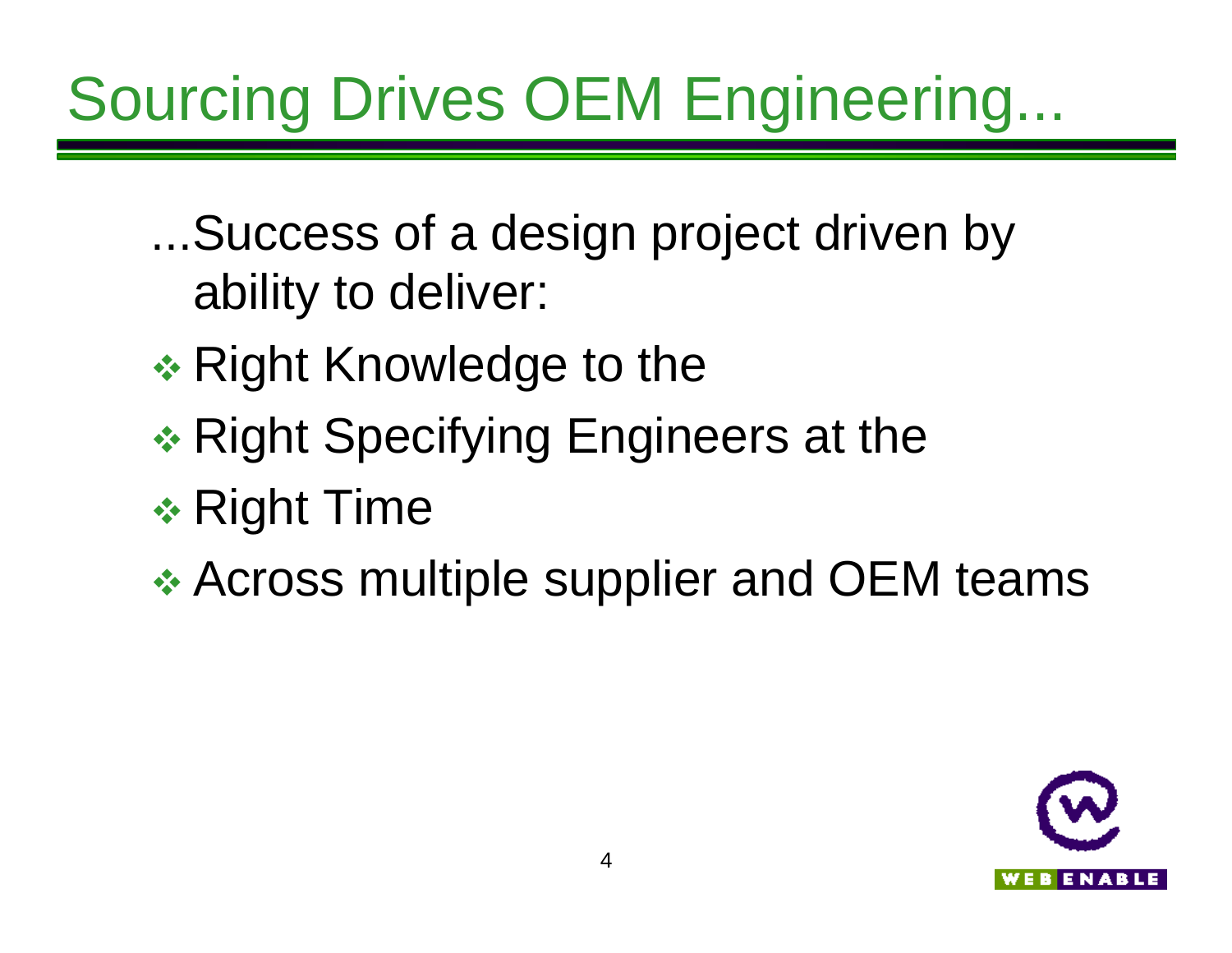- **Example Design Level Outsourcing**
- **◆ International Outsourcing**
- \* Shortened Design Cycles
- **\* Tighter Quality Tolerances**

Dramatically increase the need for shared detailed component and capability knowledge

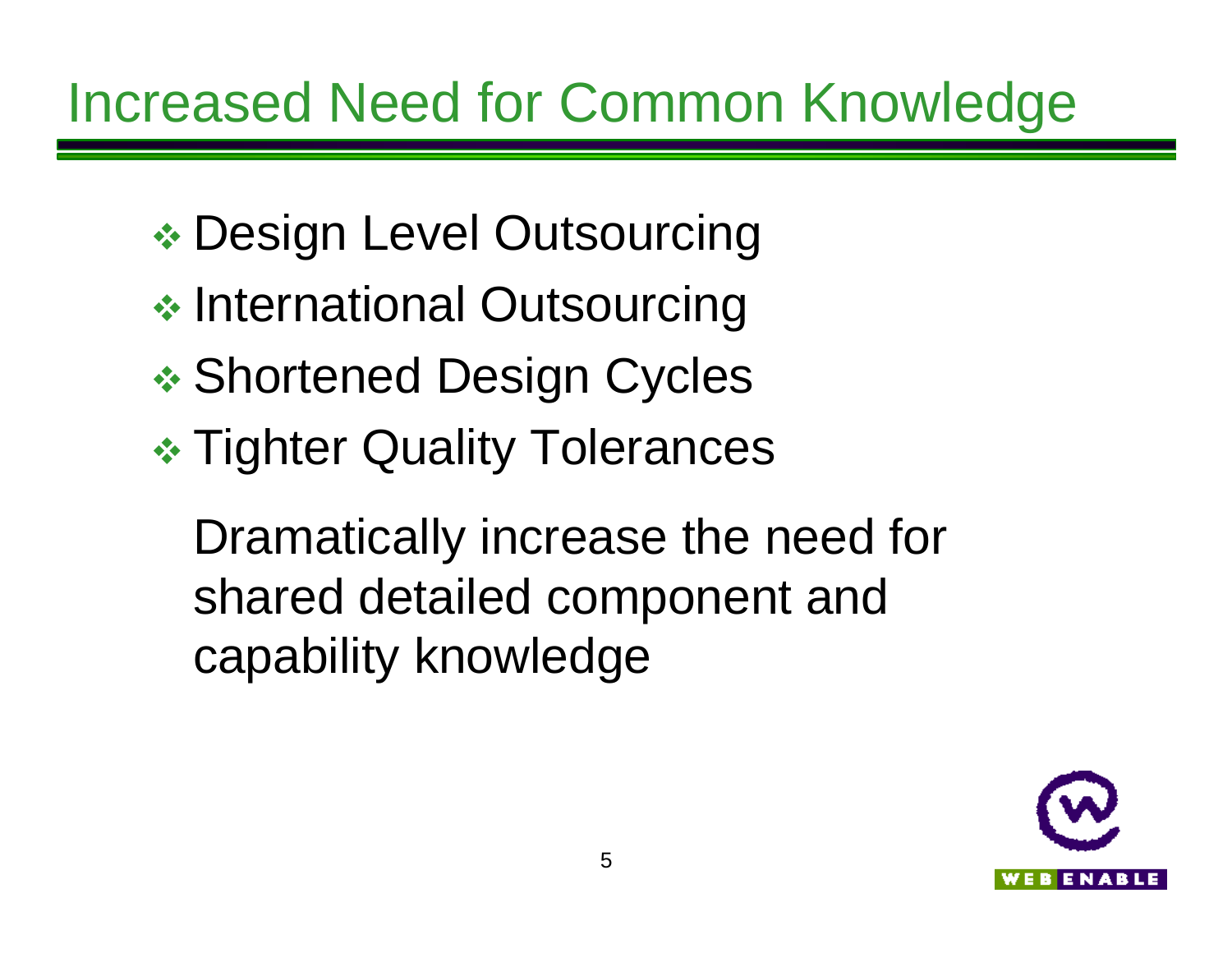Multiple Suppliers and OEM Teams working together to resolve join design problems using existing and potentially new components and capabilities.

- ◆ OEM Specifying Engineers
- **Supplier Sales Support Engineers**
- ◆ OEM and Supplier Manufacturing Engineers
- OEM and Supplier Service Engineers
- OEM and Supplier Support Engineers
- **Supplier Sales Managers**
- ◆ Supplier Marketing Managers
- OEM and Supplier Logistics Managers

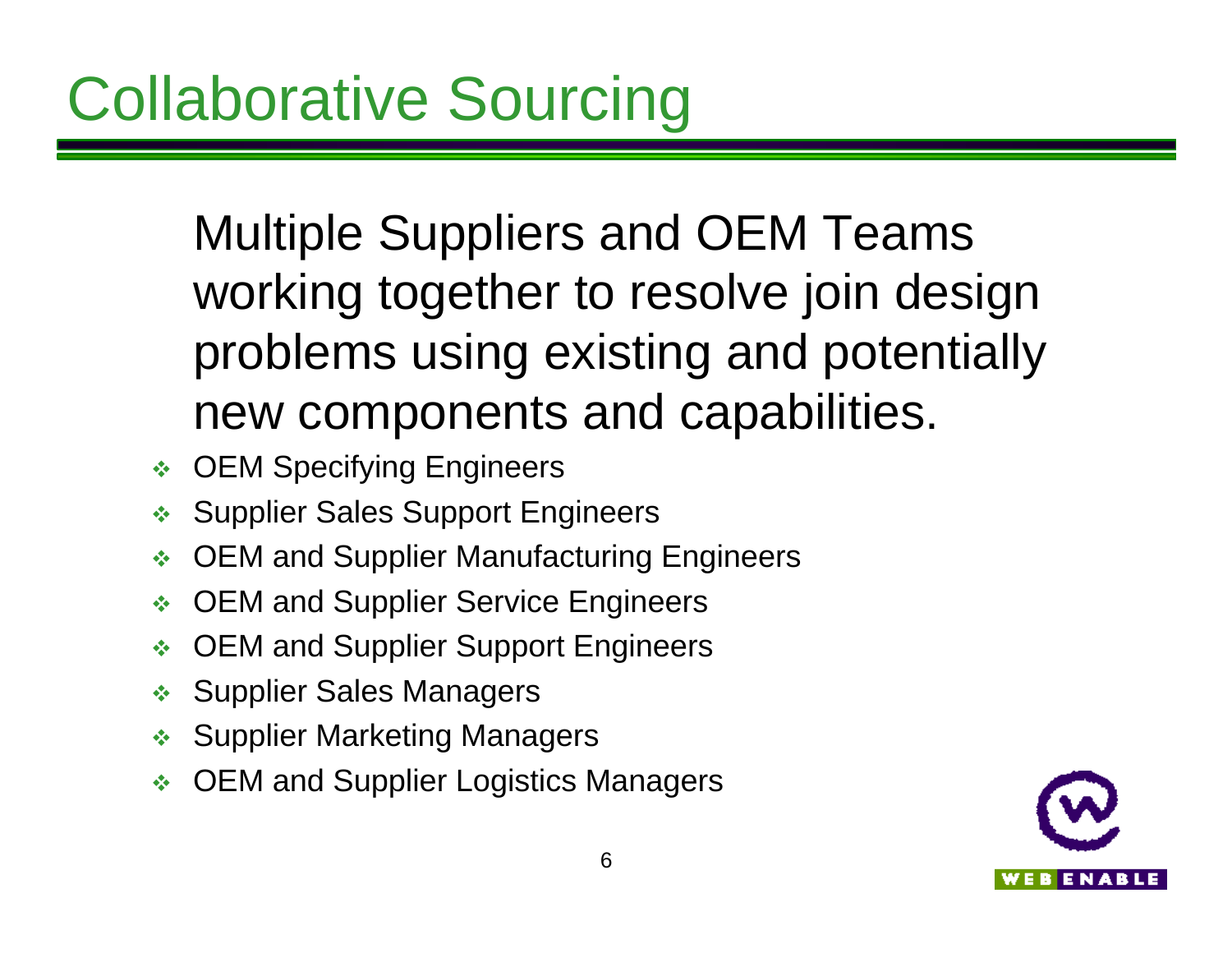Virtually no tools for reusing and communicating component and capability design knowledge outside of engineering.

> **Capability Design Knowledge**

Team members from manufacturing, services, sales, marketing, upstream suppliers and downstream customers unable to access this critical **Product knowledge.** 

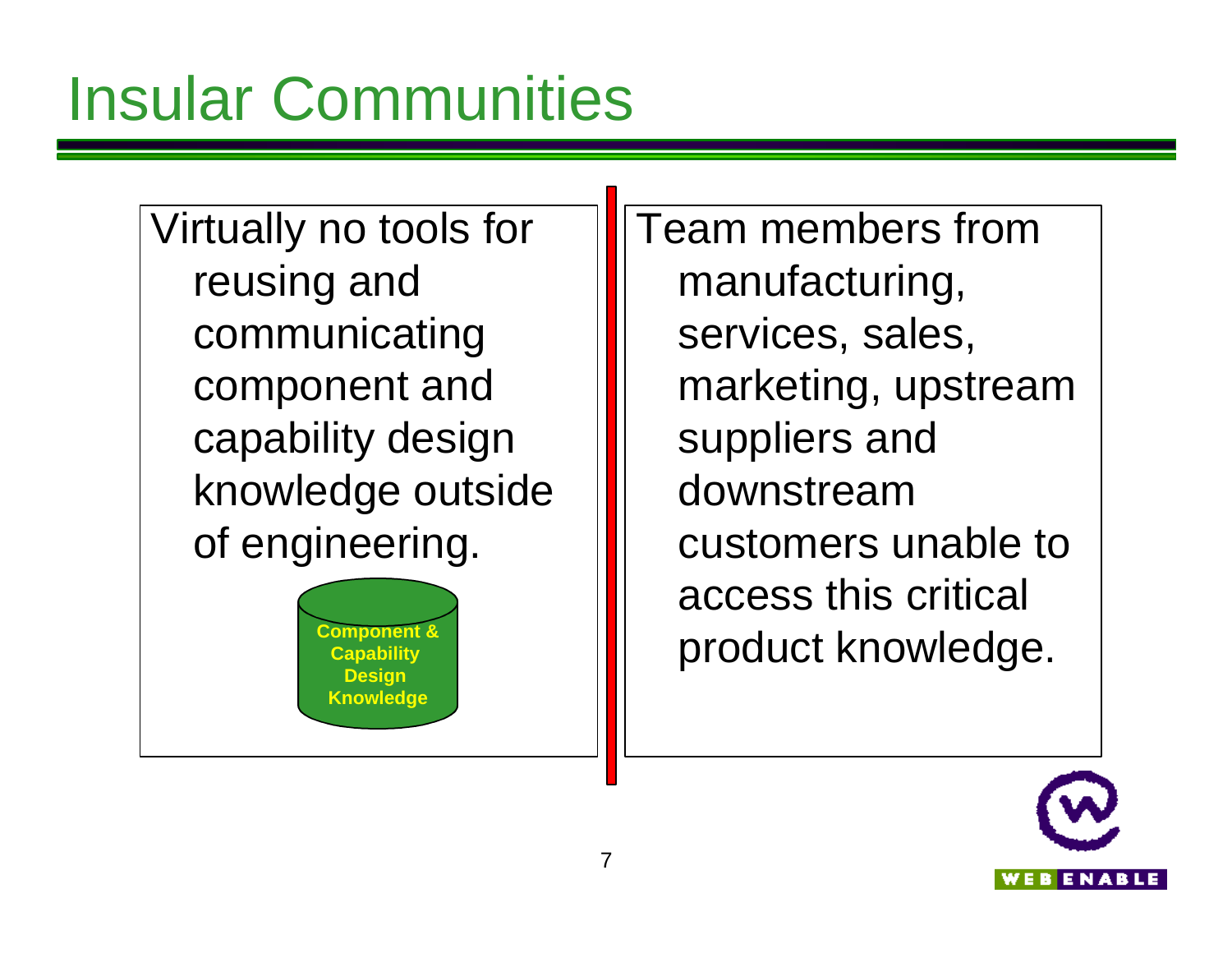Sales and Marketing traditionally control the flow of product information beyond the borders of the company.

Sales and Marketing are likely to control sourcing access to detailed component and capability knowledge.

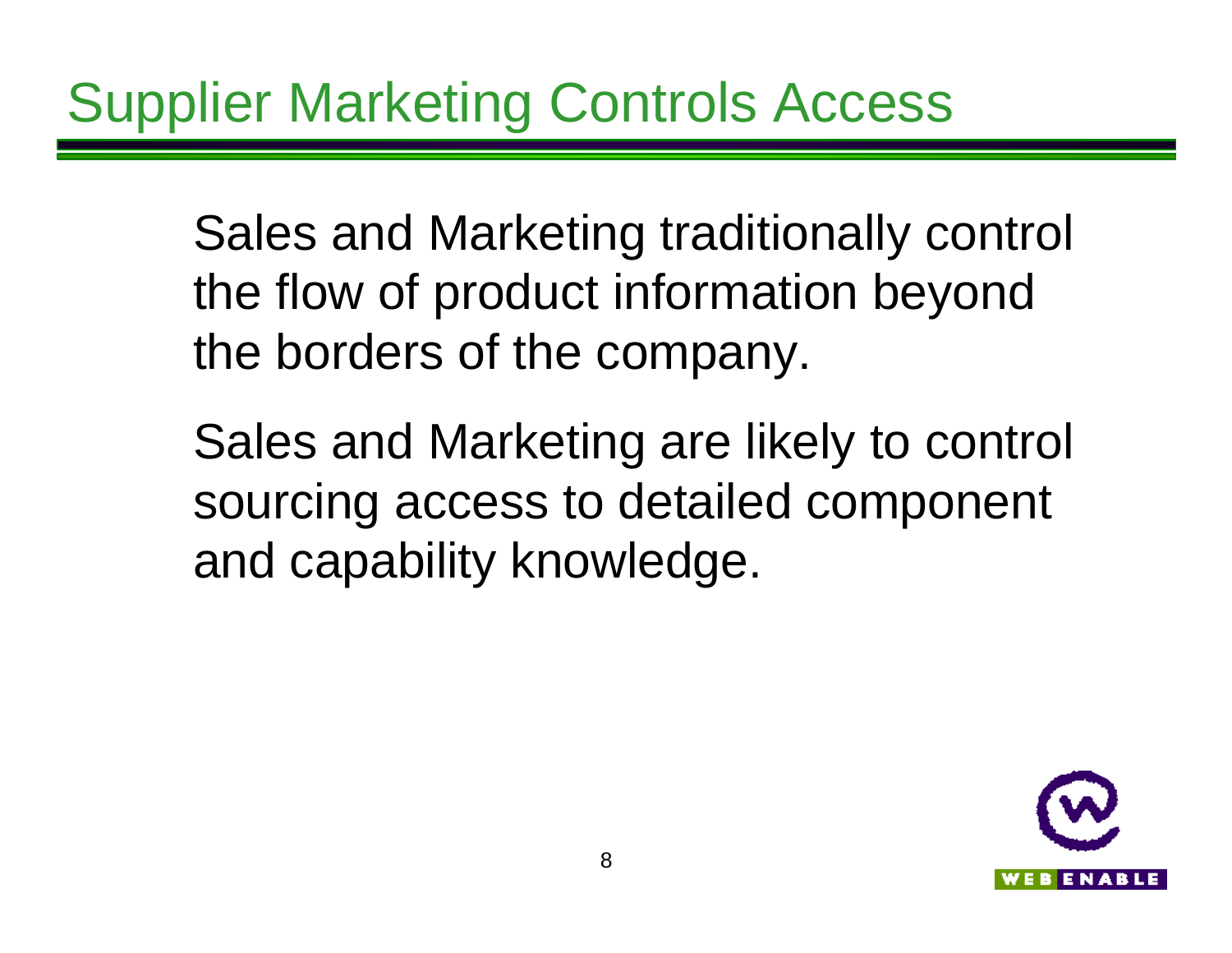## Collaborative Sourcing

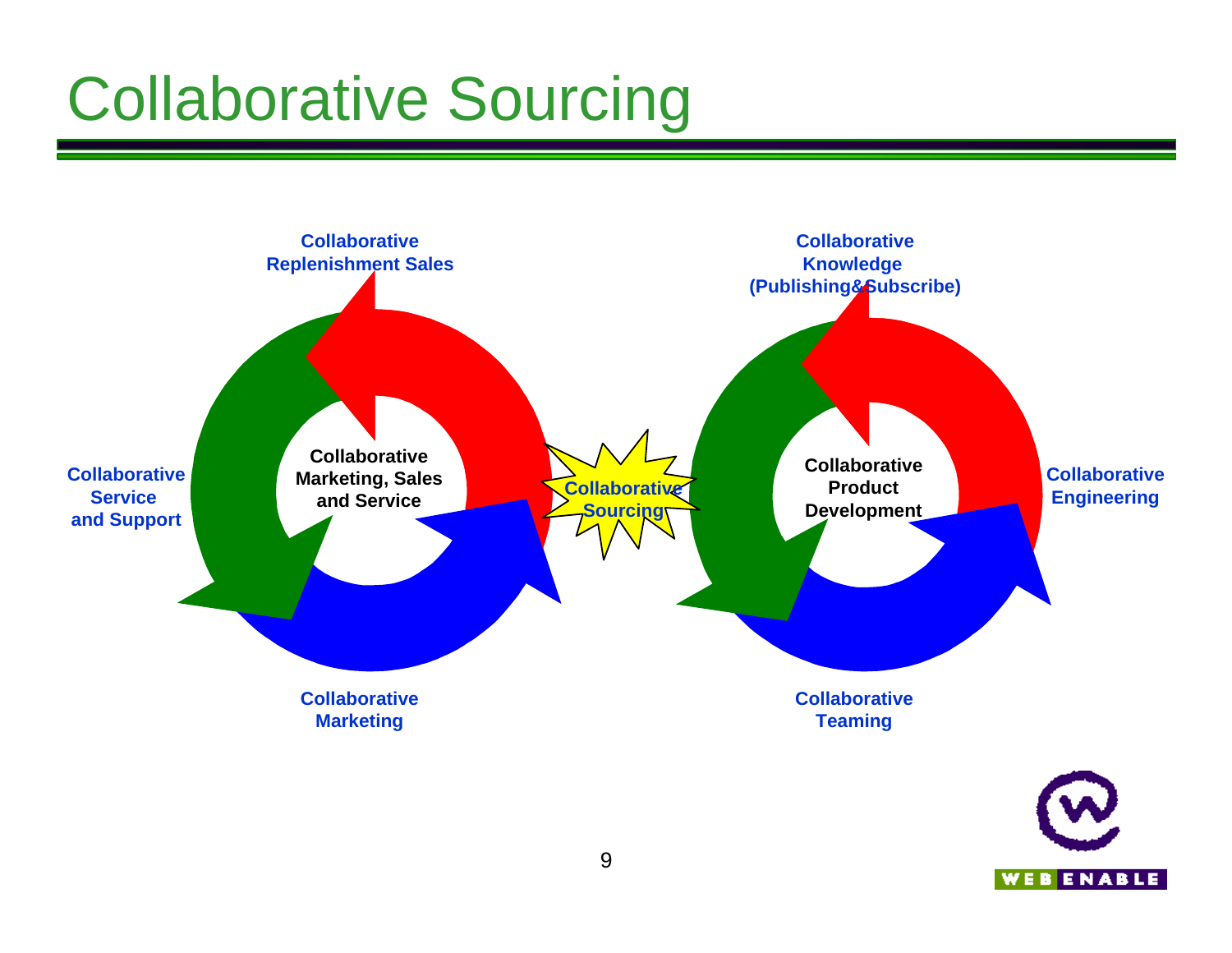### Collaborative Marketing, Sales & Service

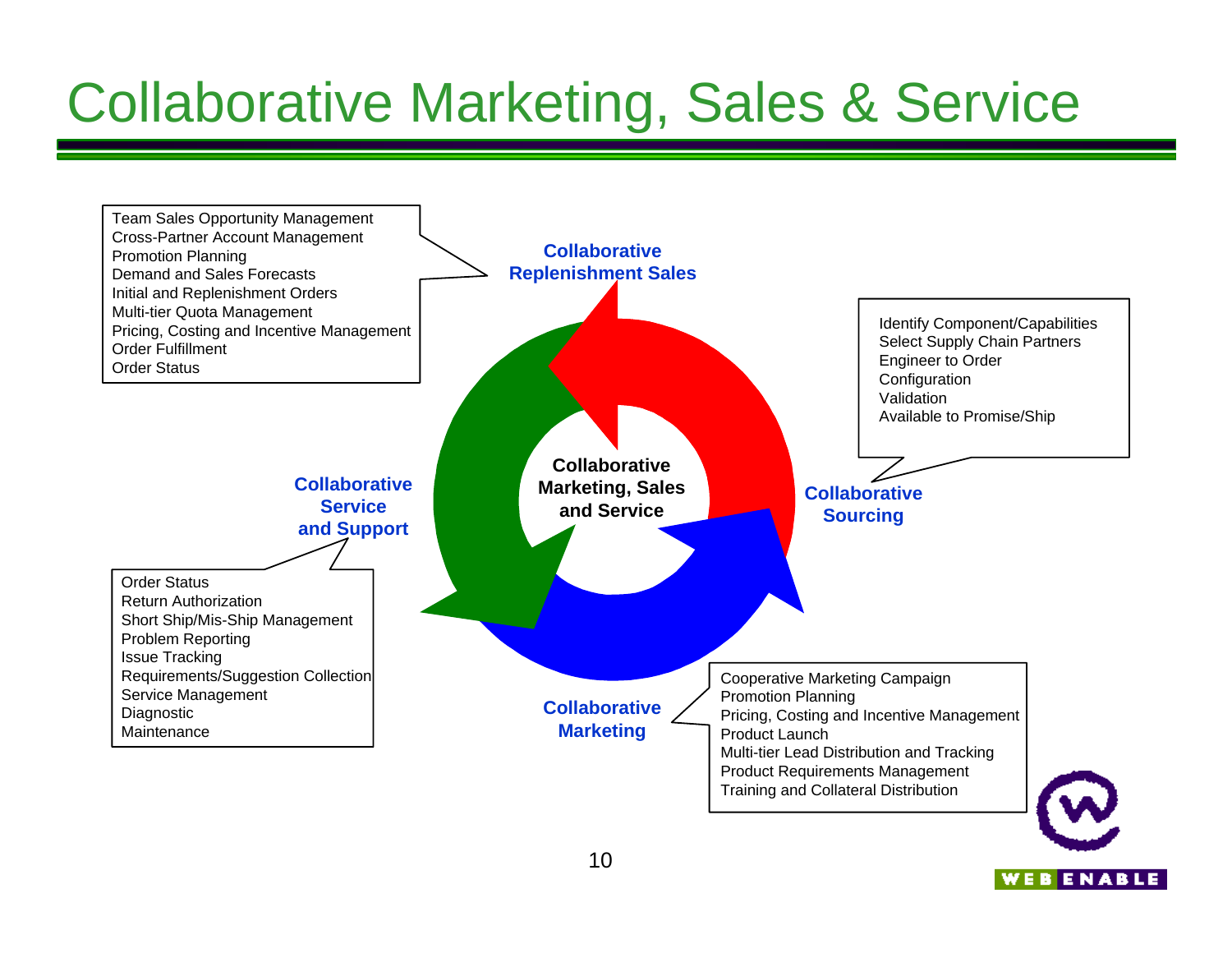#### Collaborative Product Development



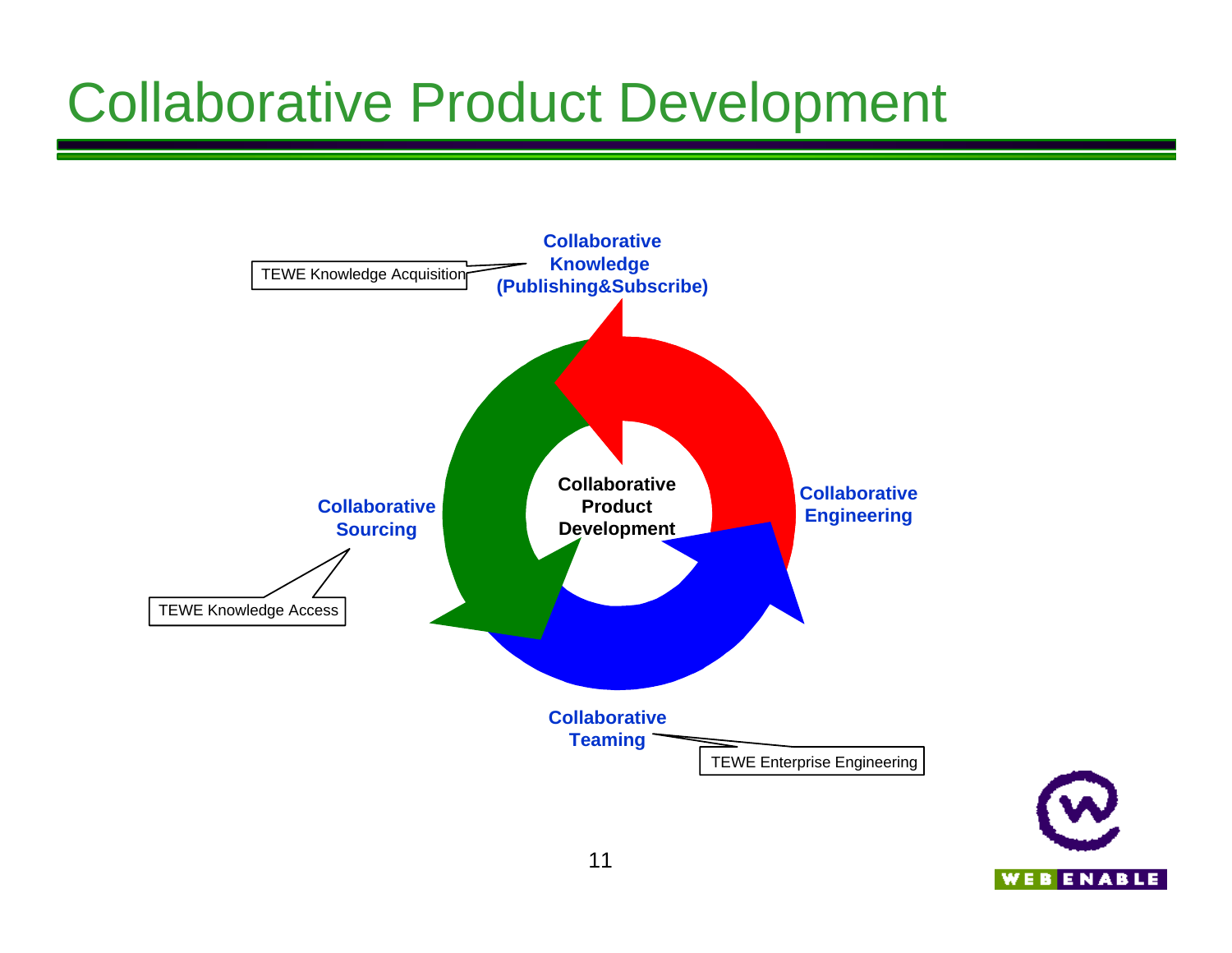## TEWE Product Knowledge

#### v "Smart Parts"

- $\triangleright$  Knowledge of what a component product is and does
- v "Smart Capabilities"
	- $\triangleright$  Knowledge of what a supplier can potentially produce

Creator, Dates, Geometry, Attributes, Features, Descriptions, Technical Specifications, Core Competencies, Process Descriptions, Sourcing Strategies, Forecasts, Plans....

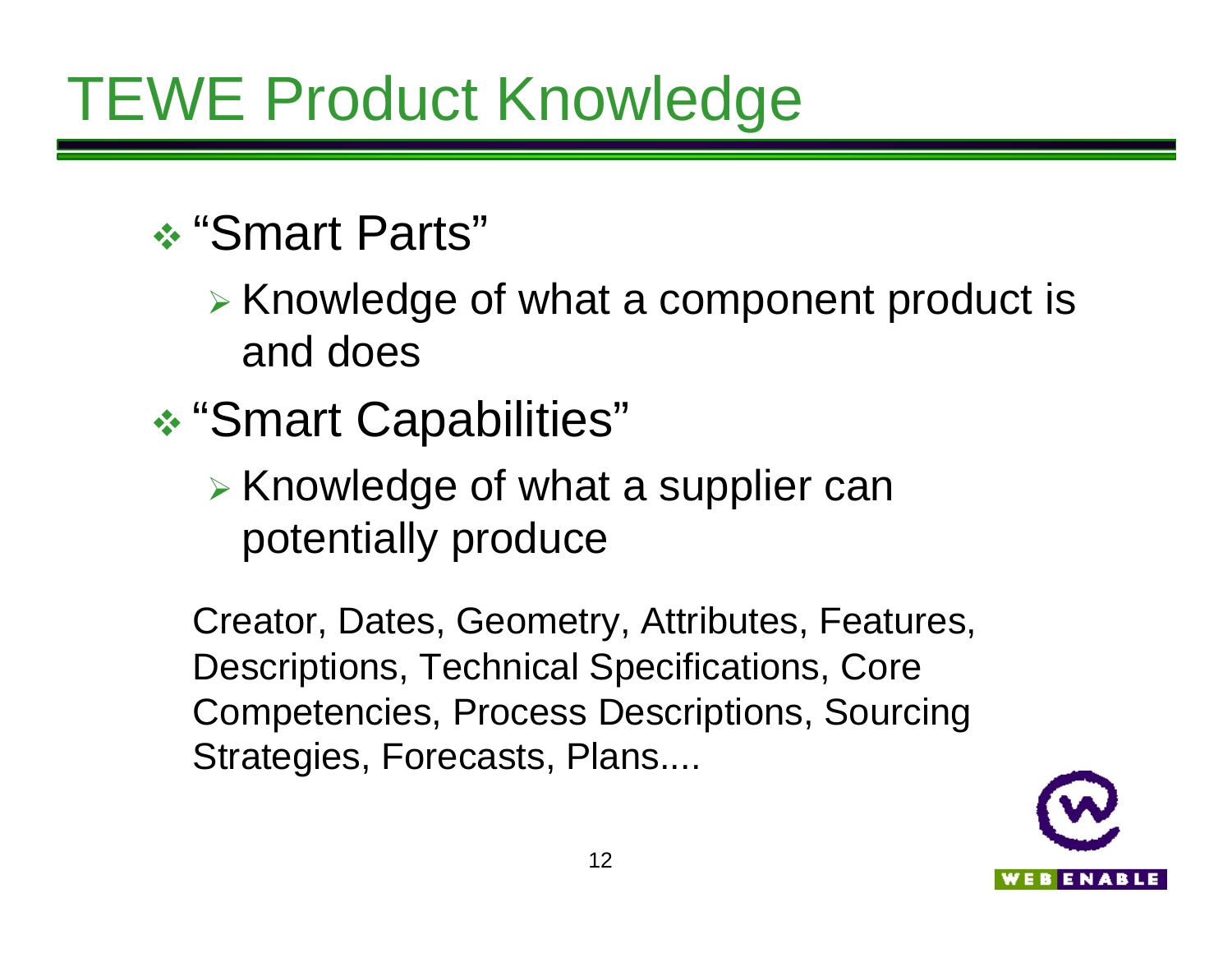## Web-enabled Knowledge Tools

- $\triangle$  Ability to access information critical to product development and support
- $\triangle$  Ability to securely control who has access to which information
- $\leftrightarrow$  Ability to control how information is to be displayed for specific users/roles
- $\triangleleft$  Ability to control who can change or redistribute information

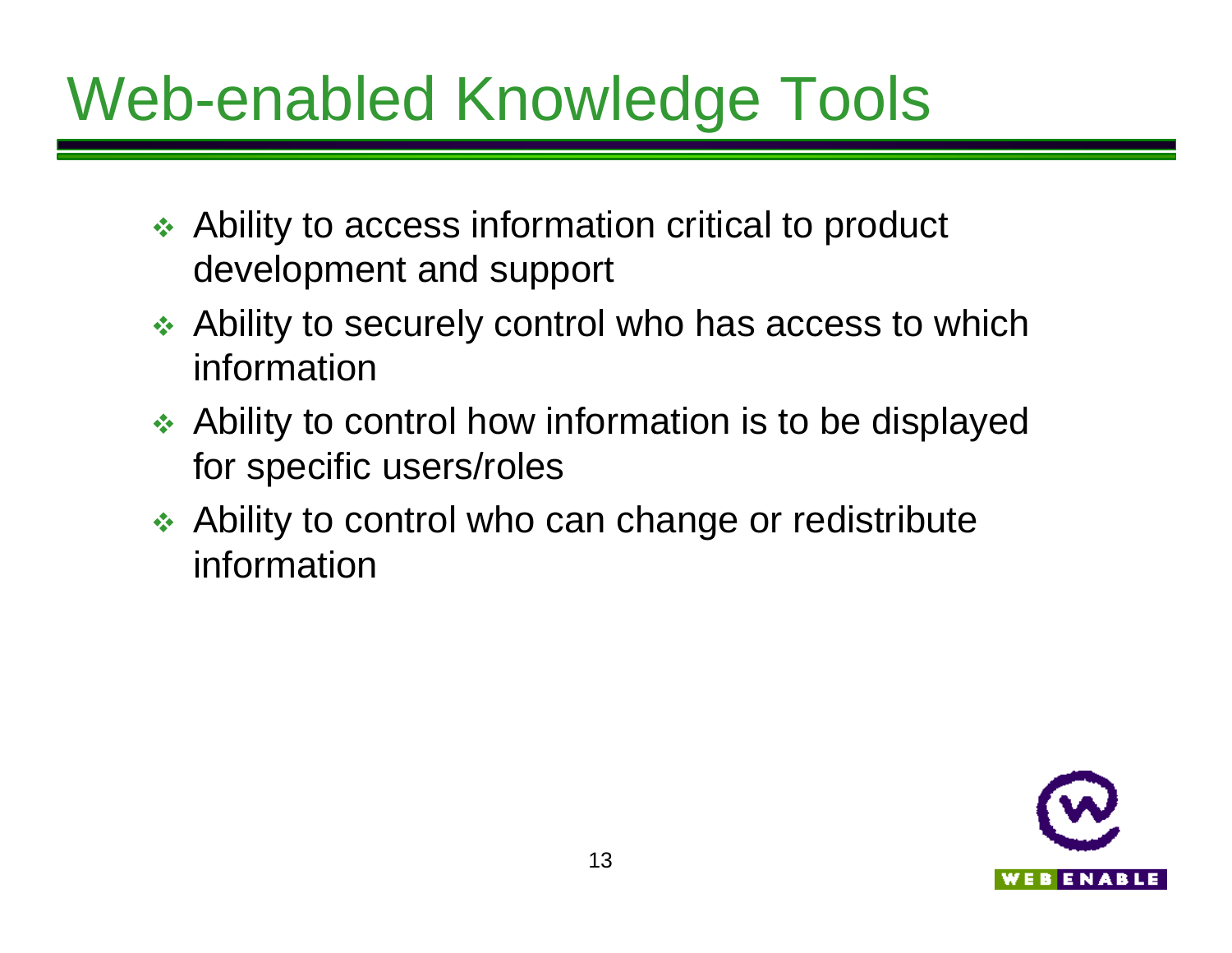#### Knowledge-Enabled Marketing Encyclopedia

- **Exercise Product Marketing presentation of** Component/Capability Features
- ❖ Exchange Component/Capability Knowledge
- **EXEDEDEDE FIRE PARAMETER SEARCH FOR SEARCH FOR SEARCH FOR SEARCH FOR SEARCH FOR SEARCH FOR SEARCH FOR SEARCH FOR S** Component/Capability
- ◆ Access to Knowledge in Multiple Sources (PDM, CAD, ERP, MRO, etc.)
- ◆ Support multiple formats (text, graphics, XML, etc.)
- ◆ Display Component/Capability Knowledge

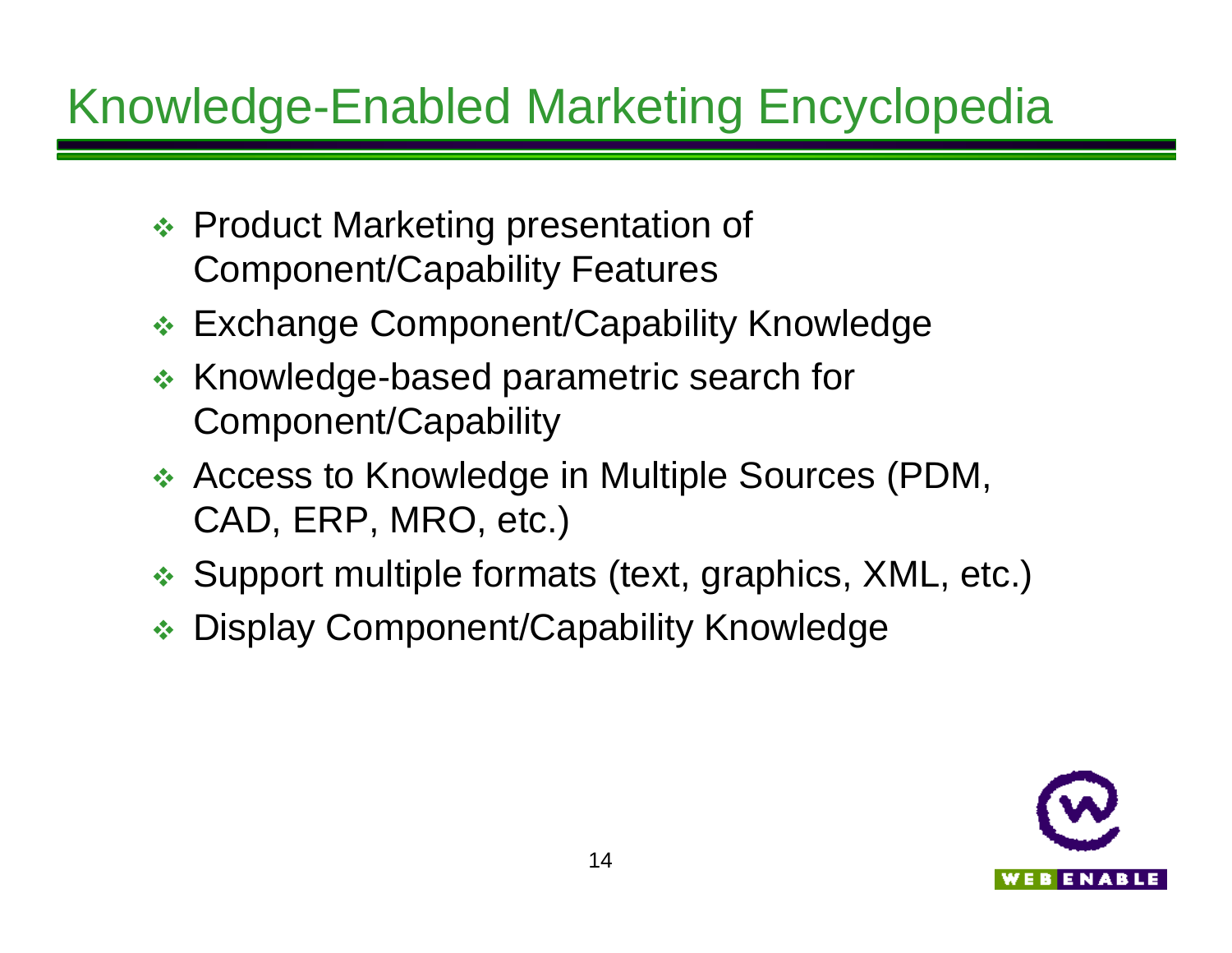## TEWE Sourcing Projects

- ◆ Visual Representation of Smart Parts
	- $\triangleright$  Establish secure sales-oriented extended enterprise
	- **Basic Component/Capability Catalog**
	- $\triangleright$  Hierarchical & Attributed-based parametric search
- **EXECTE:** Knowledge Source/Sink Integration
	- ▶ Process Knowledge
	- ▶ Component/Assembly Knowledge
	- ▶ Design Constraint Knowledge

#### **❖ Smart Capabilities Knowledge Representation**

- $\triangleright$  XML + EXPRESS?
- $\triangleright$  Capabilities Characterization

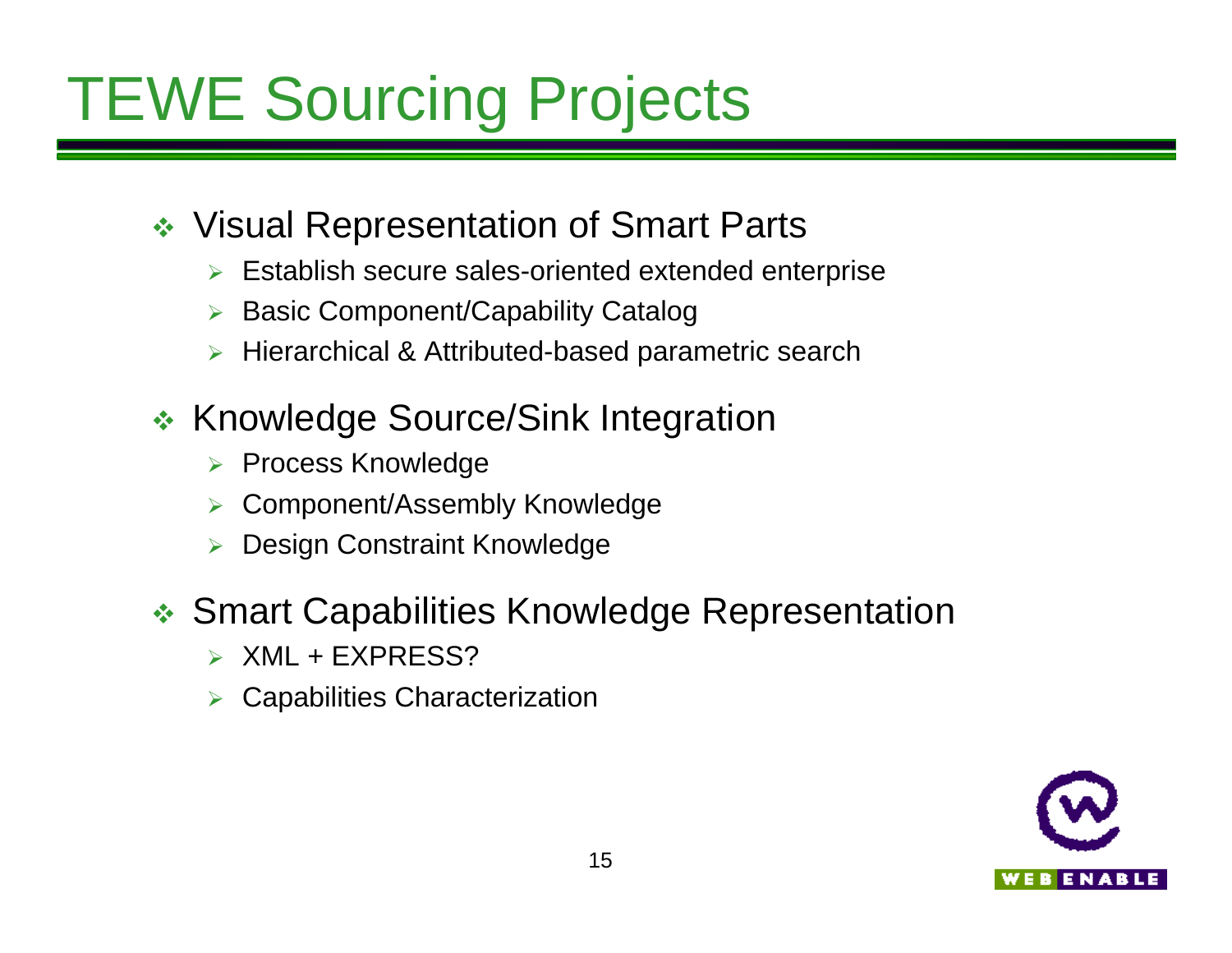## TEWE Sourcing Projects, cont.

- ❖ Smart Parts/Capabilities Knowledge Indexing
	- $\triangleright$  Robot, Spider-based Indexing Engines
- ◆ Smart Parts/Capabilities Knowledge-based Search
	- $\triangleright$  Knowledge-based Parametric Search
	- $\triangleright$  Repository-centric Search Engines
	- **▶ Agent-based Multi-Repository Search Engines**
- **\* Knowledge Pedigree Representation**
- **EXA Knowledge Access Control**

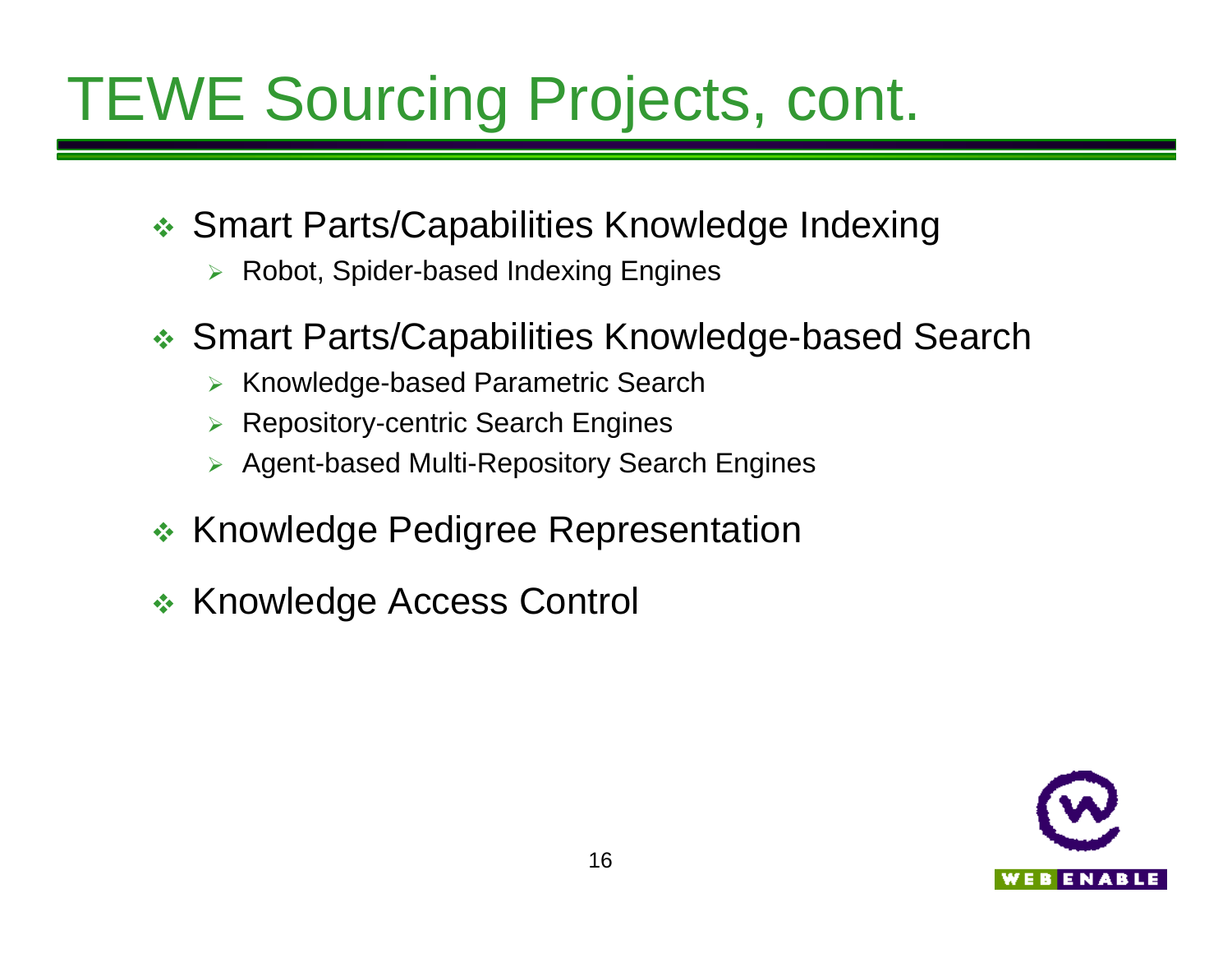# Thank You

 Brian D. Handspicker WebEnable, Inc. t: 1-978-456-6903 f: 1-978-456-6904 e: bd@webenable.com u: www.webenable.com

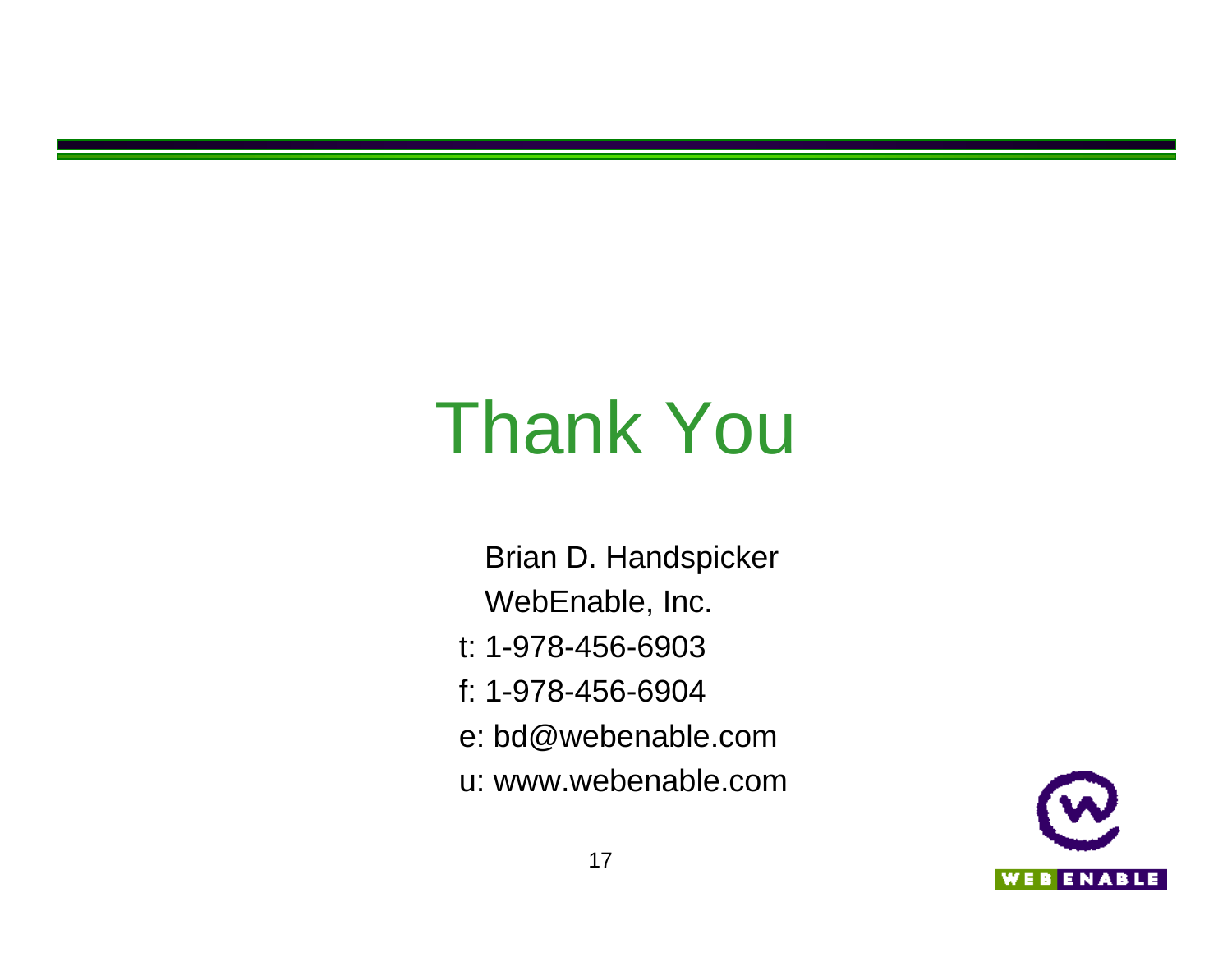## Collaborative Replenishment